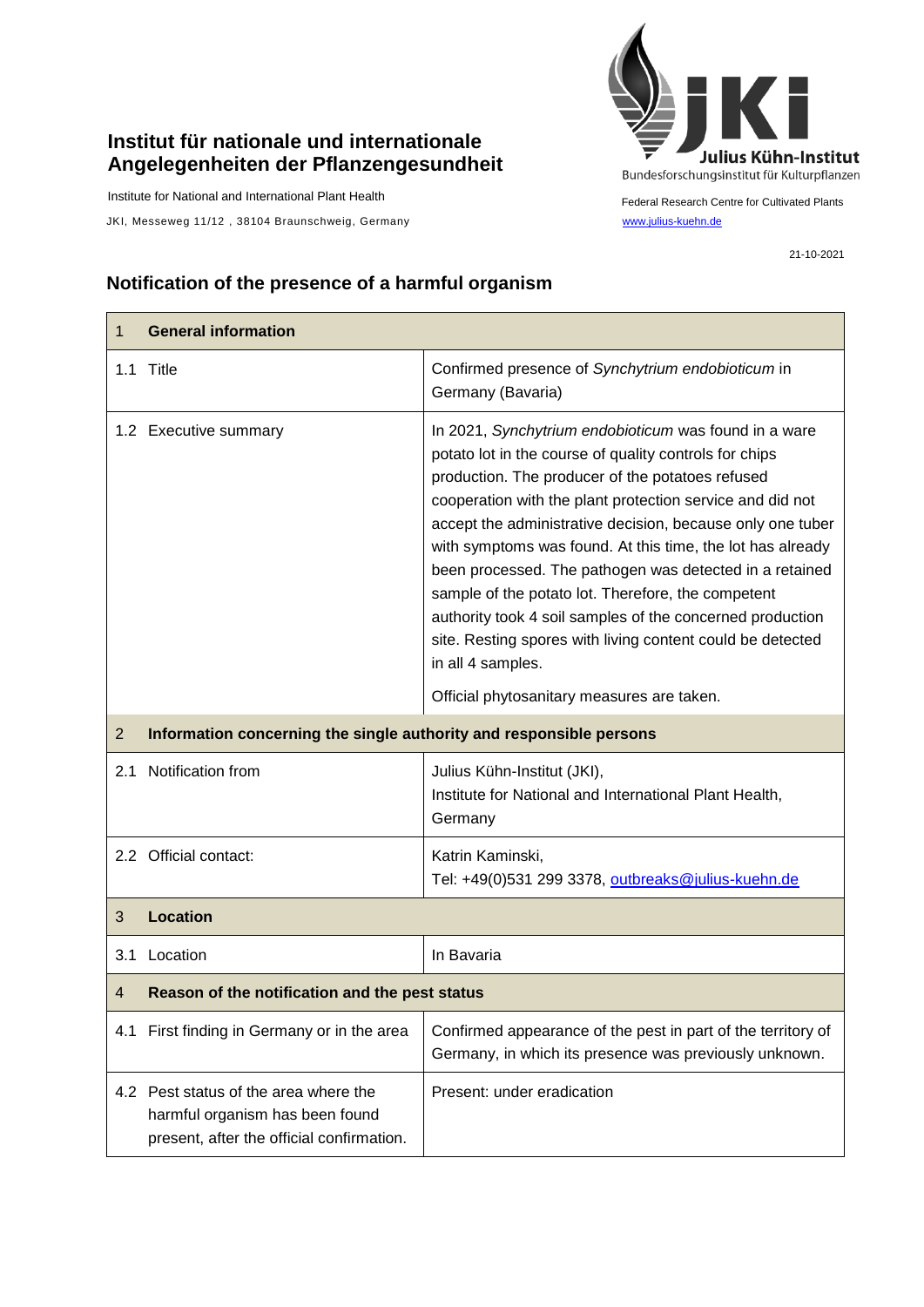|     | 4.3 Pest status in Germany before the<br>official confirmation of the presence, or<br>suspected presence, of the harmful<br>organism. | Present: at low prevalence, few occurrences                                                                                                                                                                                                                                                                                                   |  |
|-----|---------------------------------------------------------------------------------------------------------------------------------------|-----------------------------------------------------------------------------------------------------------------------------------------------------------------------------------------------------------------------------------------------------------------------------------------------------------------------------------------------|--|
|     | 4.4 Pest status in Germany after the<br>official confirmation of the presence of<br>the harmful organism.                             | Present: at low prevalence, few occurrences                                                                                                                                                                                                                                                                                                   |  |
| 5   | Finding, sampling, testing and confirmation of the harmful organism                                                                   |                                                                                                                                                                                                                                                                                                                                               |  |
| 5.1 | How the presence or appearance of<br>the harmful organism was found.                                                                  | Information submitted by professional operators,<br>laboratories or other persons.                                                                                                                                                                                                                                                            |  |
|     |                                                                                                                                       | On 10 <sup>th</sup> September 2021, a quality control of the potato lot<br>was carried out by visual inspection. On 17th September, a<br>tuber with symptoms was brought to the competent<br>authority. On 20 <sup>th</sup> September, resting spores with living<br>content of Synchytrium endobioticum were detected in the<br>wart tissue. |  |
|     | 5.2 Date of finding:                                                                                                                  | 17-09-2021                                                                                                                                                                                                                                                                                                                                    |  |
|     | 5.3 Sampling for laboratory analysis.                                                                                                 | 28-09-2021                                                                                                                                                                                                                                                                                                                                    |  |
|     | 5.4 Name and address of the Laboratory                                                                                                | Bayerische Landesanstalt für Landwirtschaft (LfL) - Institut<br>für Pflanzenschutz<br>Lange Point 10<br>85354 Freising<br>Germany                                                                                                                                                                                                             |  |
| 5.5 | Diagnostic method                                                                                                                     | According to peer reviewed protocols PM 7/28 (1) -<br>Synchytrium endobioticum<br>The soil samples were dried and processed according to                                                                                                                                                                                                      |  |
|     |                                                                                                                                       | EPPO PM 7/028 (2). On 13 <sup>th</sup> October 2021, the pathogen<br>was confirmed by microscopic examination.                                                                                                                                                                                                                                |  |
|     | 5.6 Date of official confirmation of the<br>harmful organism's identity.                                                              | 13-10-2021                                                                                                                                                                                                                                                                                                                                    |  |
| 6   | Infested area, and the severity and source of the outbreak in that area                                                               |                                                                                                                                                                                                                                                                                                                                               |  |
| 6.1 | Size and delimitation of the infested<br>area.                                                                                        | $1.21$ ha                                                                                                                                                                                                                                                                                                                                     |  |
|     | 6.2 Characteristics of the infested area<br>and its vicinity.                                                                         | Open air - production area: field (arable, pasture)                                                                                                                                                                                                                                                                                           |  |
| 6.3 | Infested plant(s), plant product(s) and<br>other object(s).                                                                           | Soil (1.21 ha)                                                                                                                                                                                                                                                                                                                                |  |